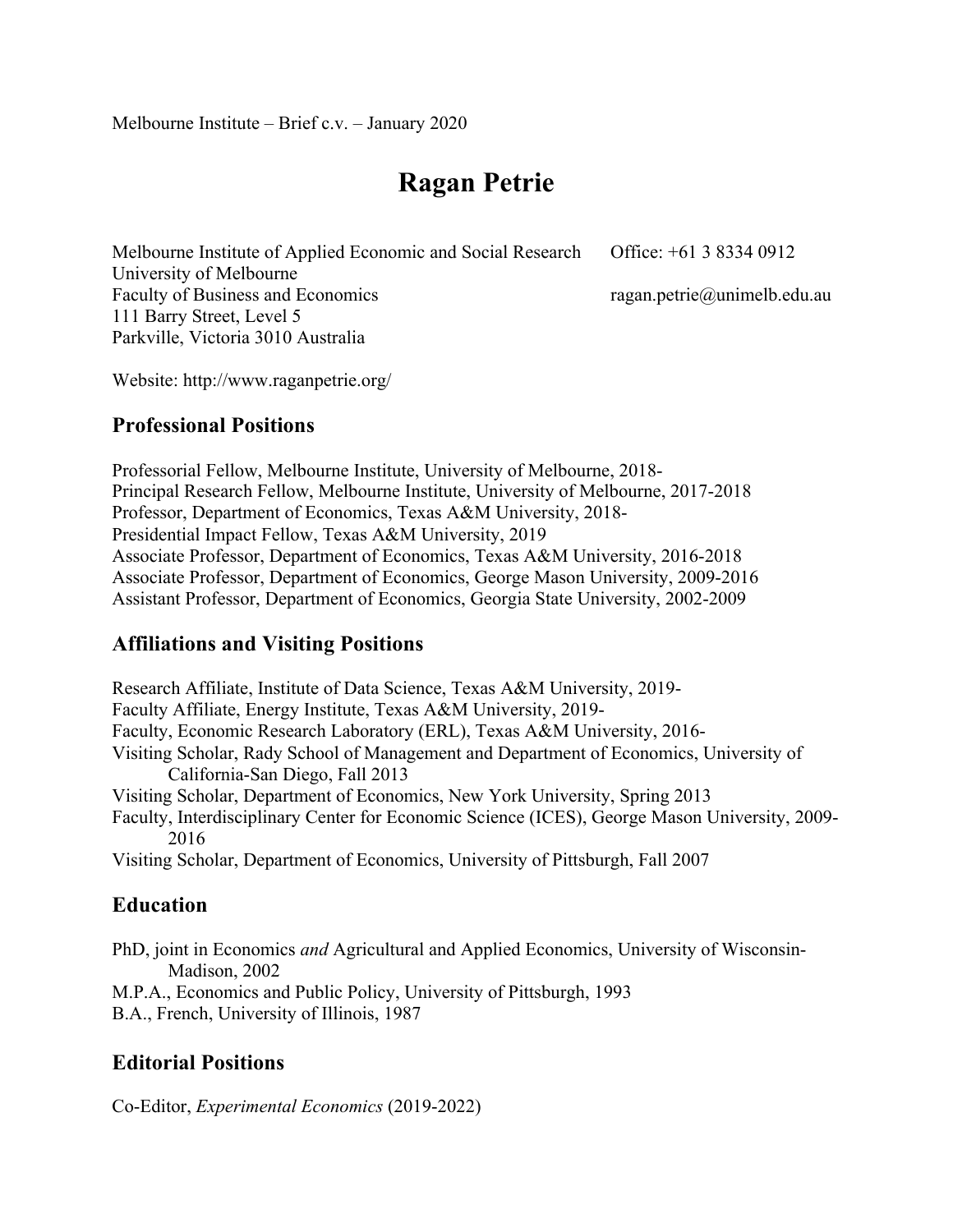Editorial Board Member, *Experimental Economics* (2017-2019) Associate Editor, *Journal of Behavioral and Experimental Economics* (2013-2019) Co-Editor, *Journal of Economic Behavior and Organization* (2012-2016) Associate Editor, *Southern Economic Journal* (2012-2017)

#### **Publications**

Castillo, Marco, Gregory Leo and Ragan Petrie, 2019, "Room Composition Effects on Risk Taking by Gender," forthcoming, *Experimental Economics*.

Mosquera, Roberto, Mofioluwasademi Odunowo, Trent McNamara, Xiongfei Guo and Ragan Petrie, 2019, "The Economic Effects of Facebook," forthcoming, *Experimental Economics.*

Castillo, Marco and Ragan Petrie, 2019, "Bargaining in the Field," in *Handbook of Experimental Game Theory*, Monica Capra, Rachel Croson, Mary Rigdon and Tanya Rosenblatt, eds., Edward Elgar.

Castillo, Marco, Jeffrey L. Jordan and Ragan Petrie, 2019, "Discount Rates of Children and High School Graduation" *The Economic Journal*, 129(619), 1153-1181.

Exley, Christine and Ragan Petrie, 2018, "The Impact of a Surprise Donation Ask," *Journal of Public Economics*, 158, 152-167.

Castillo, Marco, Jeffrey L. Jordan and Ragan Petrie, 2018, "Children's Rationality, Risk Attitudes, and Field Behavior," *European Economic Review*, 102, 62-81.

Castillo, Marco, David Dickinson and Ragan Petrie, 2017, "Sleepiness, Choice Consistency and Risk Preferences," *Theory and Decision*, 82(1), 41-73.

Barton, Jared, Marco Castillo and Ragan Petrie, 2016, "Negative Campaigning, Fundraising and Voter Turnout: A Field Experiment," *Journal of Economic Behavior and Organization,* 121, 99- 113.

Castillo, Marco, Ragan Petrie and Clarence Wardell, 2014, "Fundraising Through Online Social Networks: A Field Experiment on Peer-to-Peer Solicitation," *Journal of Public Economics*, 114, 29-35.

Jacobson, Sarah and Ragan Petrie, 2014, "Favor Trading in Public Good Provision," *Experimental Economics*, 17, 439-60.

Barton, Jared, Marco Castillo and Ragan Petrie, 2014, "What Persuades Voters? A Field Experiment on Political Campaigning," *The Economic Journal*, 124(574), F293-F326

Castillo, Marco, Ragan Petrie, Maximo Torero and Angelino Viceisza, 2014, "Lost in the Mail: A Field Experiment on Crime," *Economic Inquiry*, 52(1), 285-303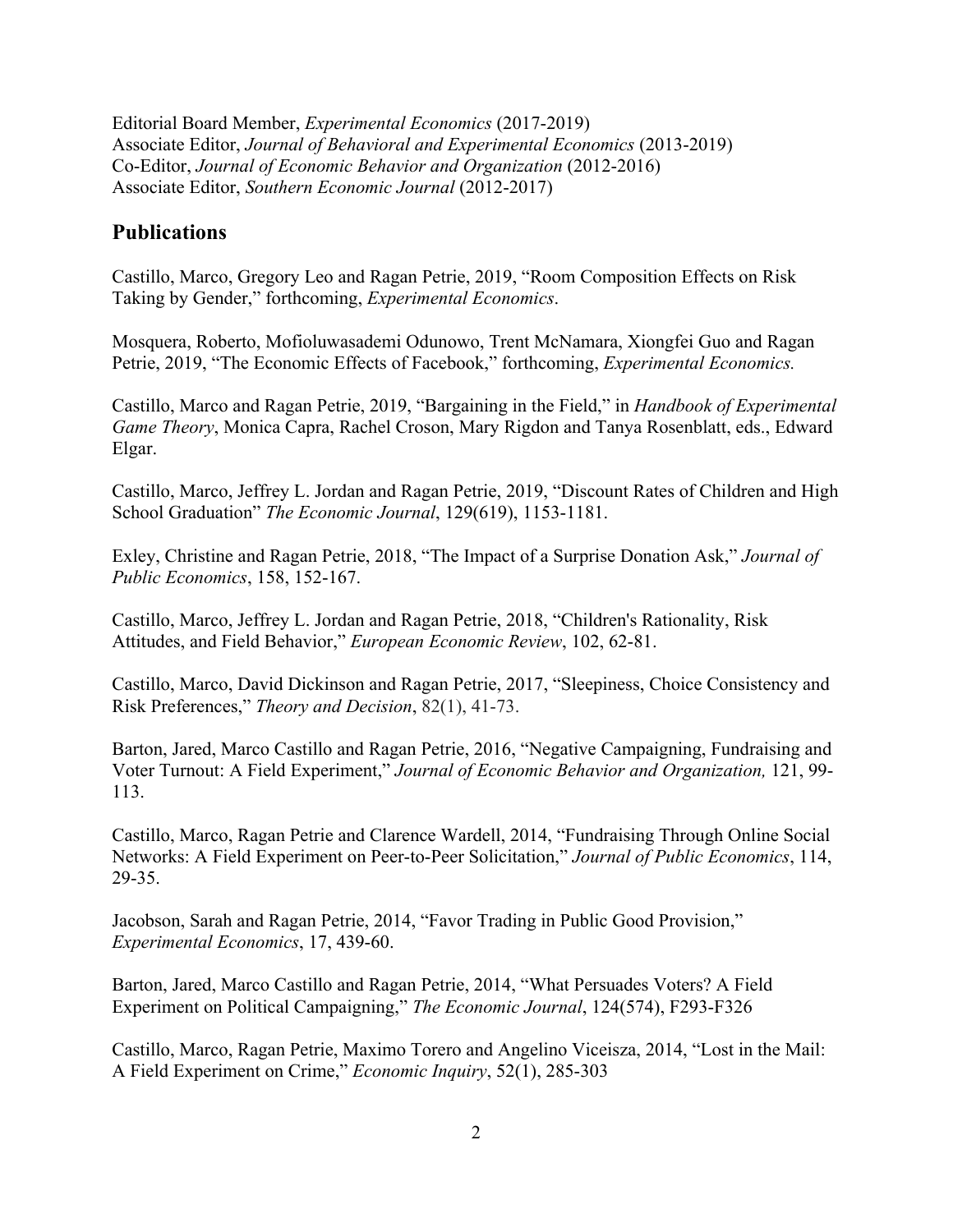Castillo, Marco, Ragan Petrie, Maximo Torero and Lise Vesterlund, 2013, "Gender Differences in Bargaining Outcomes: A Field Experiment on Discrimination," *Journal of Public Economics*, 99, 35-48

Castillo, Marco, Paul Ferraro, Jeffrey Jordan and Ragan Petrie, 2011, "The Today and Tomorrow of Kids: Time Preferences and Educational Outcomes of Children," *Journal of Public Economics*, 95(11-12), 1377-1385

Eckel, Catherine and Ragan Petrie, 2011, "Face Value," *American Economic Review*, 101(4), 1497-1513

Castillo, Marco and Ragan Petrie, 2010, "Discrimination in the Lab: Does Information Trump Appearance?" *Games and Economic Behavior*, 68(1), 50-59

Castillo, Marco, Ragan Petrie and Maximo Torero, 2010, "On the Preferences of Principals and Agents," *Economic Inquiry*, 48(2), 266-273

Andreoni, James, Marco Castillo and Ragan Petrie, 2009, "Revealing Preferences for Fairness in Ultimatum Bargaining," *The Korean Economic Review*, 25(1), 35-63

Jacobson, Sarah and Ragan Petrie, 2009, "Learning from Mistakes: What Do Inconsistent Choices Over Risk Tell Us?" *Journal of Risk and Uncertainty*, 38(2), 143-158

Andreoni, James and Ragan Petrie, 2008, "Beauty, Gender and Stereotypes: Evidence from Laboratory Experiments," *Journal of Economic Psychology*, 29, 73-93

Petrie, Ragan and Laura Taylor, 2007, "Estimating the Value of Water Use Permits: A Hedonic Approach Applied to Farmland in the Southeastern U.S.," *Land Economics*, 83(3), 302-318

Chavas, Jean-Paul, Ragan Petrie and Michael J. Roth, 2005, "Farm Household Production Inefficiency in the Gambia: Resource Constraints and Market Failures," *American Journal of Agricultural Economics*, 87(1), 160-179

Andreoni, James and Ragan Petrie, 2004, "Public Goods Experiments Without Confidentiality: A Glimpse Into Fund-Raising," *Journal of Public Economics*, 88(7-8), 1605-1623

Andreoni, James, Marco Castillo and Ragan Petrie, 2003, "What do Bargainers' Preferences Look Like? Experiments with a Convex Ultimatum Game," *American Economic Review*, 93(3), 672-685

## **Working Papers**

Cotla, Chenna Reddy and Ragan Petrie, "Social Preferences and Payoff-Based Learning Explain Contributions in Repeated Public Goods Games," November 2019, *submitted*.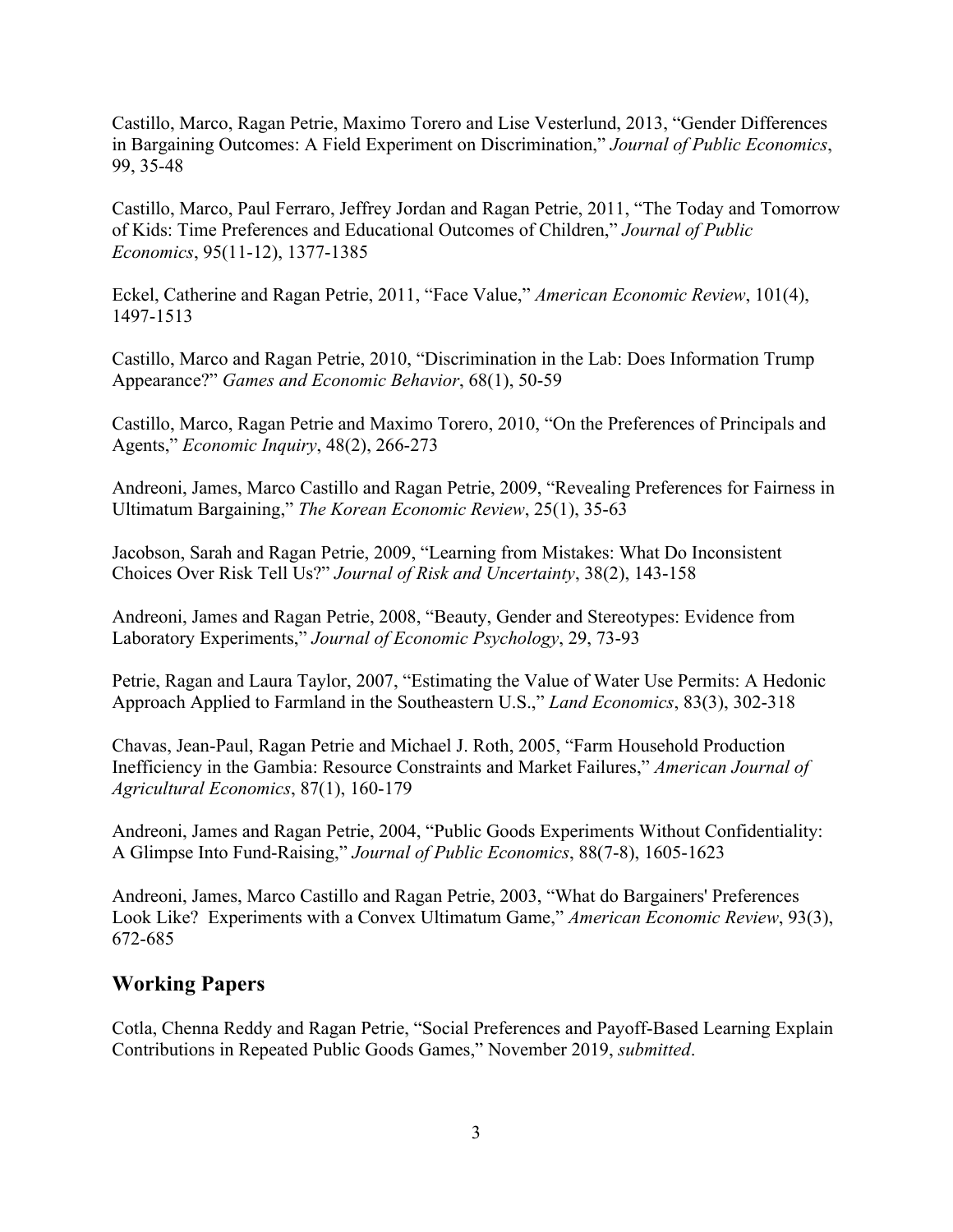Miller, Amalia, Ragan Petrie and Carmit Segal, "Does Workplace Competition Increase Labor Supply? Evidence from a Field Experiment," June 2019, *submitted.*

Petrie, Ragan and Carmit Segal, "Gender Differences in Competitiveness: The Role of Prizes," March 2017, revision requested *Journal of Economic Behavior and Organization*.

Castillo, Marco, Ragan Petrie and Clarence Wardell, "Friends Asking Friends for Charity: The Importance of Gifts and Audience," August 2017, revision requested, *Journal of Public Economics*.

List, John, Ragan Petrie and Anya Samek, "How Experiments with Children Inform Economics," revision requested, *Journal of Economic Literature*.

Castillo, Marco, Ragan Petrie and Maximo Torero, "Causal Evidence that Perinatal Conditions Affect the Risk Preferences of Adults," June 2019, *submitted*.

Castillo, Marco, John List, Ragan Petrie and Anya Samek, "Detecting Drivers of Behavior at an Early Age: Evidence from a Longitudinal Field Experiment," March 2019.

Castillo, Marco, Chenna Cotla, Ragan Petrie and Maximo Torero, "Risk Preferences and Decision Quality of the Poor," June 2018.

## **Projects in Progress**

Castillo, Marco, Manuel Hoffmann and Ragan Petrie, "Understanding Behavior and Dynamic Take-up of Private Health Insurance in Australia"

Castillo, Marco and Ragan Petrie, "Optimal Incentives to Give"

Castillo, Marco, Ragan Petrie and Anya Samek, "Time to Give: A Field Experiment on Intertemporal Charitable Giving"

Castillo, Marco, Ragan Petrie and Clarence Wardell, "Barriers to Charitable Giving: A Field Experiment on the Importance of Nuisance Costs"

Greenberg, Adam and Ragan Petrie, "Gender Differences in Negotiation Outcomes by Communication Mode"

Castillo, Marco and Ragan Petrie, "Love Thy Neighbor: Built Environment Effects on Social Interactions"

# **Research Grants and Awards**

Rapoport Foundation, "Encouraging Ex-Inmates to Utilize Social Services and Measuring Its Impact on Recidivism," with Marco Castillo and Sera Linardi, 2020-2022 (co-PI, \$42,075)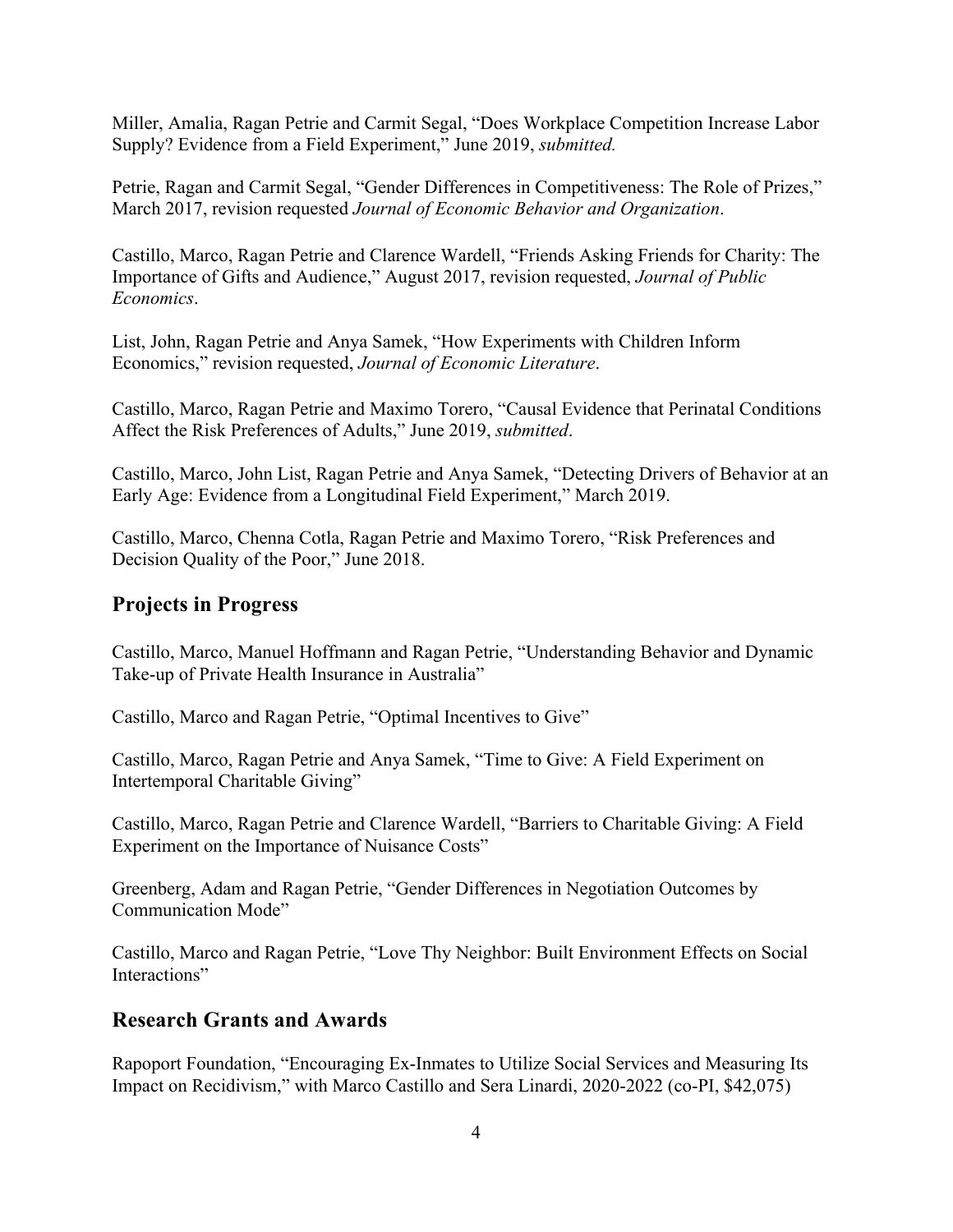College of Liberal Arts Seed Grant Program, Texas A&M University, "Measurement, Theory and Policy: Studies in Child Development," with Marco Castillo, 2019-2020 (co-PI, \$14,760).

College of Liberal Arts Seed Grant Program, Texas A&M University, "Encouraging Ex-Inmates to Utilize Social Services and Measuring Its Impact on Recidivism," with Sera Linardi, 2017- 2019 (PI, \$8,000).

Science of Philanthropy Initiative (SPI) Grant, University of Chicago and Templeton Foundation, "Habit Formation and Incentives for Recurrent Donations to Charity: A Field Experiment," with Marco Castillo and Marie Claire Villeval, 2014-2015 (co-PI, \$35,000).

Science of Philanthropy Initiative (SPI) Grant, University of Chicago and Templeton Foundation, "Raising Money for Charity and the Costs to Favor Trading in Networks: A Field Experiment with an On-line Giving Community," with Marco Castillo and Clarence Wardell, 2013-2014 (PI, \$31,629).

National Science Foundation (NSF), Decision Risk and Management Sciences (DRMS) Program, "Doctoral Dissertation Improvement Grant: Heterogeneous Preferences and Dynamics of Cooperation in Networked Public Goods Games: A Dialogue Between Experimental and Computational Approaches," with Chenna Reddy Cotla, 2013-2015 (co-PI, \$21,646).

BASIS Assets and Market Access Collaborative Research Support Program (USAID) Grant, Phase II, "Contracting Out of Poverty," with Marco Castillo, Javier Escobal, Maximo Torero, 2008-2010 (PI, \$368,000).

BASIS Assets and Market Access Collaborative Research Support Program (USAID) Grant, Phase I, "Contracting Out of Poverty," with Marco Castillo, Javier Escobal, Maximo Torero, 2007-2008 (PI, \$237,000).

# **Invited Presentations and Keynotes (2016 - )**

Tax and Transfer Policy Institute, Crawford School of Public Policy, The Australian National University, Canberra, Australia, October 2019 Universidad de Los Andes, Department of Economics, Bogota, Colombia, September 2019 Pennsylvania State University, Smeal College of Business, State College, PA, April 2019 Gender, Norms and Economics Workshop, Department of Economics, University of Melbourne, Melbourne, Australia, December 2018 University of Melbourne, Department of Economics, Melbourne, Australia, November 2018 Monash University, Department of Economics, Melbourne, Australia, October 2018 University of Houston, Department of Economics, Houston, TX, September 2018 Workshop on Recent Advances in the Economics of Philanthropy, WZB Berlin, Germany, June 2018 Applied Behavioral Conference (ABC), University of Sydney, Sydney, Australia, May 2018 University of Michigan, Social, Behavioral and Experimental Economics Seminar (SBEE), Ross School of Business and School of Information, Ann Arbor, MI, April 2018 Florida State University, Department of Economics, Tallahassee, FL, February 2018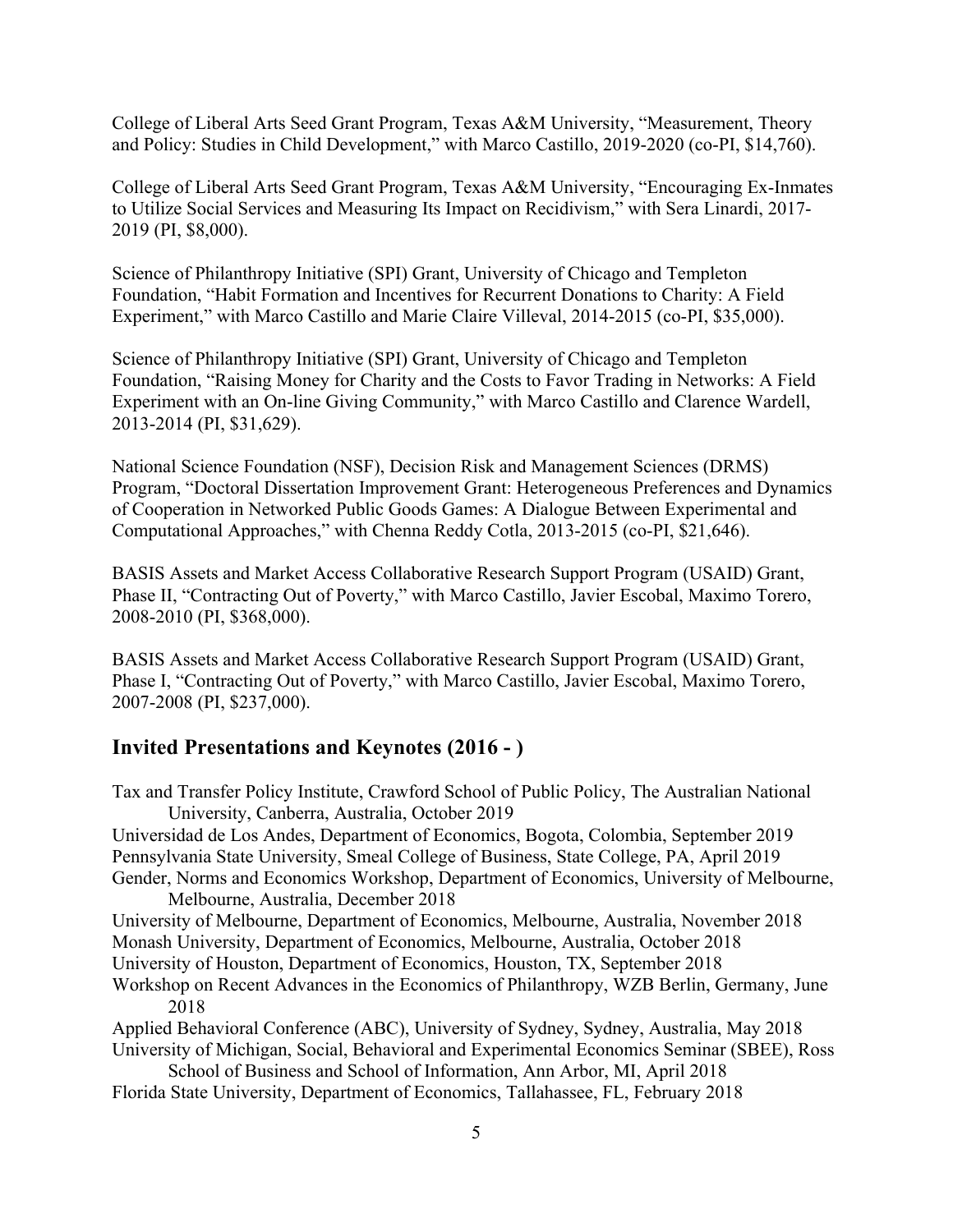Texas A&M University, Bush School of Government and Public Service, College Station, TX, January 2018

- Queen's University, Smith School of Business, Kingston, Ontario, Canada, September 2017
- (**Keynote Speaker**) Science of Philanthropy Initiative (SPI) Conference, University of Chicago, Chicago, IL, September 2017.

Social Dilemma Workshop, University of Massachusetts-Amherst, Amherst, MA, June 2017

- Workshop on Recent Advances in the Economics of Philanthropy, WZB Berlin, Germany, May 2017
- WZB Berlin, Berlin Behavioral Economics Colloquium and Seminar, Berlin, Germany, May 2017
- 2<sup>nd</sup> LABEL-IEPR Conference on Understanding Cognition and Decision Making by Children, University of Southern California, Los Angeles, CA, May 2017
- University of California San Diego, Rady School of Management, San Diego, CA, April 2017.
- University of Texas Dallas, Jindal School of Management, Richardson, TX, February 2017
- Texas A&M University, Department of Agricultural Economics, College Station, TX, January 2017
- Monash University, Department of Economics, Melbourne, Australia, October 2016
- University of Melbourne, Department of Economics, Melbourne, Australia, October 2016
- New York University, Department of Economics, New York, NY, October 2016
- Wesleyan University, Department of Economics, Middletown, CT, October 2016
- (**Keynote Speaker**) XII Simposio Nacional de Microeconomia, Universidad Externado de Colombia and Universidad Nacional, Bogota, Colombia, August 2016
- LABEL-IEPR Conference on Understanding Cognition and Decision Making by Children, University of Southern California, Los Angeles, CA, April 2016
- James Madison University, Department of Economics, Harrisonburg, VA, April 2016
- 2<sup>nd</sup> ESI Theory/Experiments Workshop, The Economics of Cooperation, Economics Science Institute (ESI), Chapman University, Orange, CA, April 2016
- University of Virginia, Department of Economics, Charlottesville, VA, April 2016
- University of Southern California, Center for Economic and Social Research (CESR), Los Angeles, CA, February 2016.

Workshop on Education and the Development of Preferences and Attitudes in Children/Adolescents, Institute for Social and Economic Research (ISER), hosted by University of Essex, Colchester, U.K., February 2016.

#### **Conference Presentations (2016 - )**

Allied Social Science Association (ASSA) Meetings, San Diego, CA, January 2020 Southern Economics Association (SEA) Meetings, Fort Lauderdale, FL, November 2019 Economic Science Association (ESA) Conference, Los Angeles, CA, October 2019 Advances in Field Experiments (AFE) Conference, University of Chicago, Chicago, IL, September 2019 Evidence in Governance and Politics (EGAP) 25 Conference, George Washington University, Washington, DC, February 2019 Allied Social Science Association (ASSA) Meetings, Atlanta, GA, January 2019 Outlook Conference on Australia's Economic and Social Future, Melbourne Institute and The Australian, Melbourne, Australia, October 2018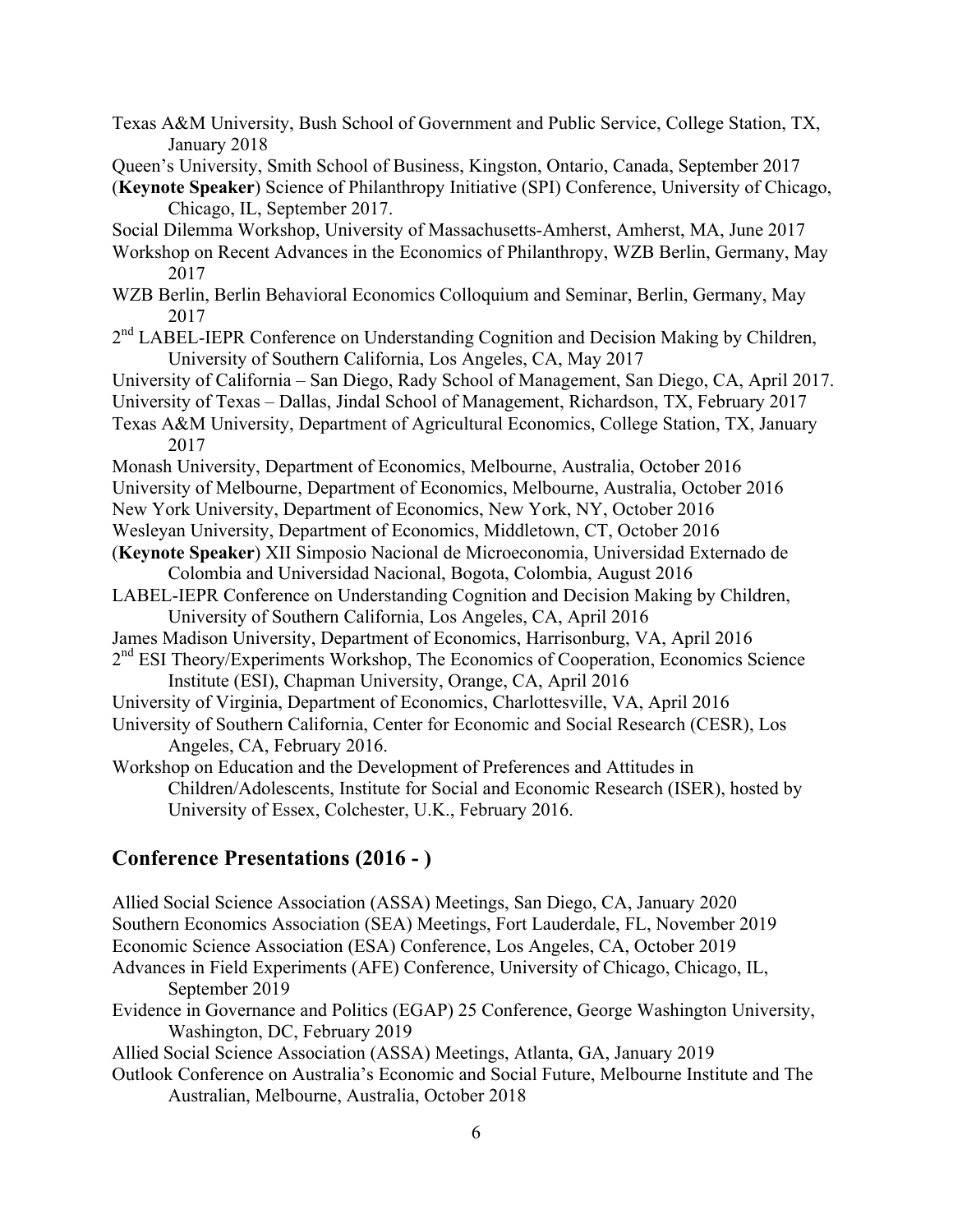Science of Philanthropy Initiative (SPI) Conference, Lilly School of Philanthropy, Indianapolis, IN, September 2018 Economic Science Association (ESA) World Meetings, Berlin, Germany, June 2018 Texas Experimental Association Symposium (TExAS) Conference, San Antonio, TX, March 2018 Allied Social Science Association (ASSA) Meetings, Philadelphia, PA, January 2018 Asian and Australasian Society of Labour Economics (AASLE) Conference, Canberra, Australia, December 2017 Southern Economics Association (SEA) Meetings, Tampa, FL, November 2017 Evidence in Governance and Politics (EGAP) 19 Conference, Science Po, Paris, France, March 2017 Allied Social Science Association (ASSA) Meetings, Chicago, IL, January 2017 Southern Economics Association (SEA) Meetings, Washington, DC, November 2016 Advances in Field Experiments Conference, University of Chicago, Chicago, IL, September 2016 4th Antigua Experimental Economics Conference, Antigua, Guatemala, February 2016 Allied Social Science Association (ASSA) Meetings, San Francisco, CA, January 2016

## **Referee - Journals**

*American Economic Review, Econometrica, Journal of Economic Literature, Journal of Political Economy, Quarterly Journal of Economics, AEJ: Economic Policy, American Journal of Agricultural Economics, B.E. Journal of Economic Analysis and Policy, Economic Inquiry, The Economic Journal, Economic Letters, Economic Theory, European Economic Review, Experimental Economics, Games and Economic Behavior, International Economic Review, Journal of Economic Behavior and Organization, Journal of Economic Education, Journal of Economic Psychology, Journal of the European Economic Association, Journal of Labor Economics, Journal of Managerial and Decision Economics, Journal of Public Economics, Journal of Public Economic Theory, Journal of Risk and Uncertainty, Judgment and Decision Making, Labour Economics, Land Economics, Management Science, National Tax Journal, Nonprofit and Voluntary Sector Quarterly, Oxford Economic Papers, Political Research Quarterly, Public Choice, Resource and Energy Economics, Review of Economics of the Household, Review of Economics and Statistics*

## **Reviewer – Funding Agencies**

*Danish Research Council (DRC), Denmark International Foundation for Research in Experimental Economics (IFREE), United States Israel Science Foundation (ISF), Israel National Science Foundation (NSF), United States Social Science and Humanities Research Council (SSHRC), Canada*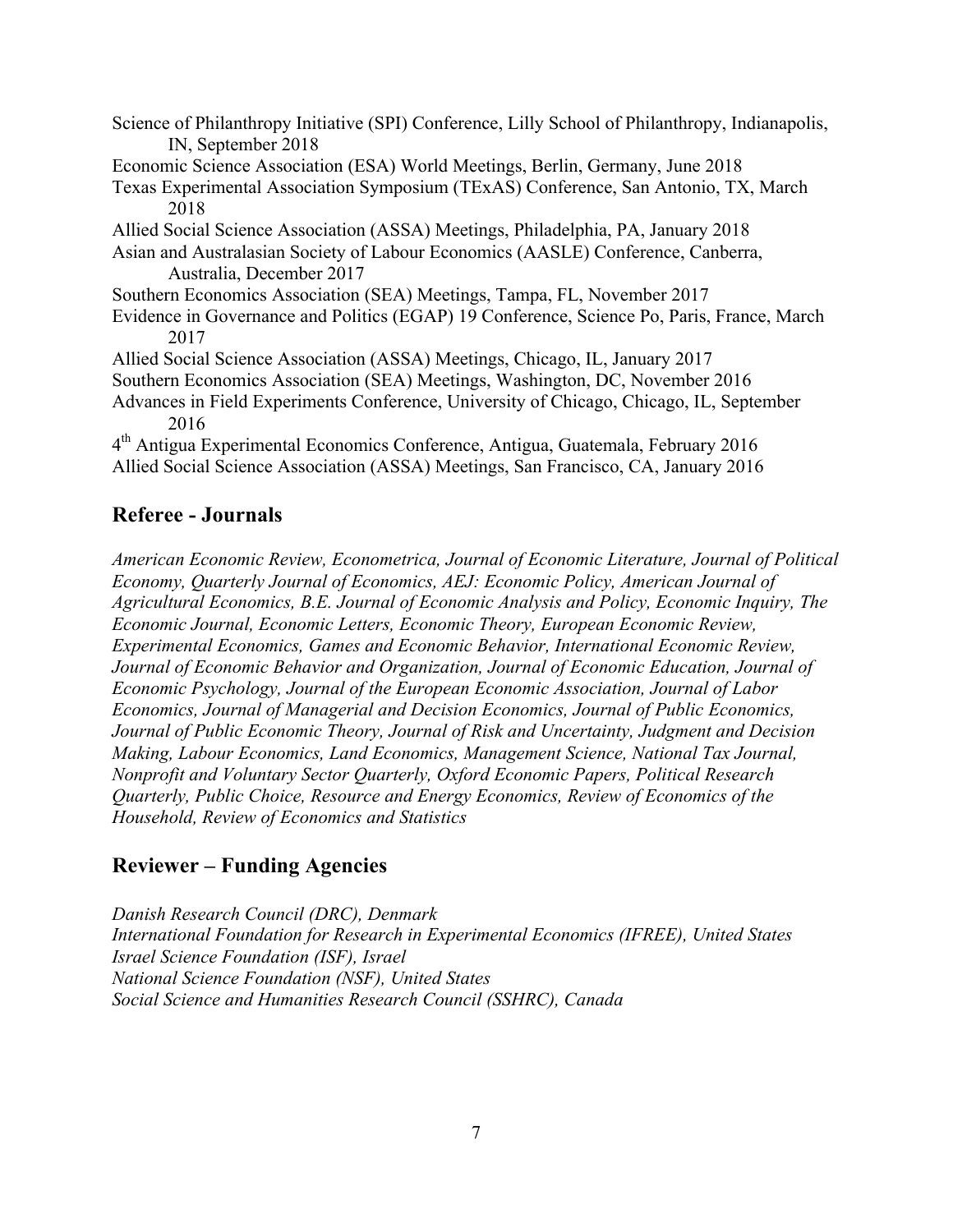#### **Media and Opinion Pieces**

| <i>Pursuit, The University of Melbourne (Australia)</i> , "Helping 'Impatient' Students Stay in |  |  |  |
|-------------------------------------------------------------------------------------------------|--|--|--|
| School," June 6, 2019.                                                                          |  |  |  |

*The Chronicle of Philanthropy,* "Surprise! More People Give if They Don't See the Pitch Coming," July 31, 2018.

*The Wall Street Journal*, "How Charities Can Get More Out of Donors. What the Latest Research Says about Getting People to Give," December 15, 2014.

*The Chronicle of Philanthropy*, "Charities Like Facebook for Rallying Support but Not Much for Fundraising," July 13, 2014.

*Men's Health Magazine*, April 2009.

*New Zealand Radio*, live interview on beauty and stereotypes, August 28, 2007.

*British Broadcasting Center (BBC) Radio*, live interview with Simon Jack on beauty and stereotypes, August 13, 2007.

*The Daily Mail (UK)*, "Beautiful People Earn More Than Their Ugly Workmates, Says Study," August 12, 2007.

*New York Times*, "Economic Scene: Beauty and the Fattened Wallet," column by Hal Varian, April 6, 2006.

#### **National Professional Activities**

Committee on the Status of Women in the Economics Profession (CSWEP), American Economics Association (AEA), Board Member and Southern Regional Representative, 2014-2016, 2017-2019.

Forum on Evidence from Charitable Giving Field Experiments, Invited Panelist, sponsored by Forefront and the Coleman Foundation, Chicago, IL, September 2017.

Evidence in Governance and Politics (EGAP), Member, 2016-

Generosity for Life Initiative, Indiana University Lilly Family School of Philanthropy, Advisory Board Member, funded by the John Templeton Foundation, March 2015 –

National Science Foundation (NSF), Decision, Risk and Management Sciences Division (DRMS), Review Panel member, 2013-2015

Committee on the Status of Women in the Economics Profession (CSWEP), American Economics Association (AEA), CeMENT Mentoring Workshop, Mentor, ASSA Meetings, Chicago, IL, January 8-10, 2012

Economic Science Association (ESA), Executive Committee Member, 2008-2010

#### **Service to the Department, College and University**

*Melbourne Institute*

Program Coordinator, Public Economics, 2018- Executive Committee, Member, 2018-2020

*Texas A&M University*

Women in Economics Student Organization (undergraduate), Department of Economics, Faculty Advisor, 2018-2019